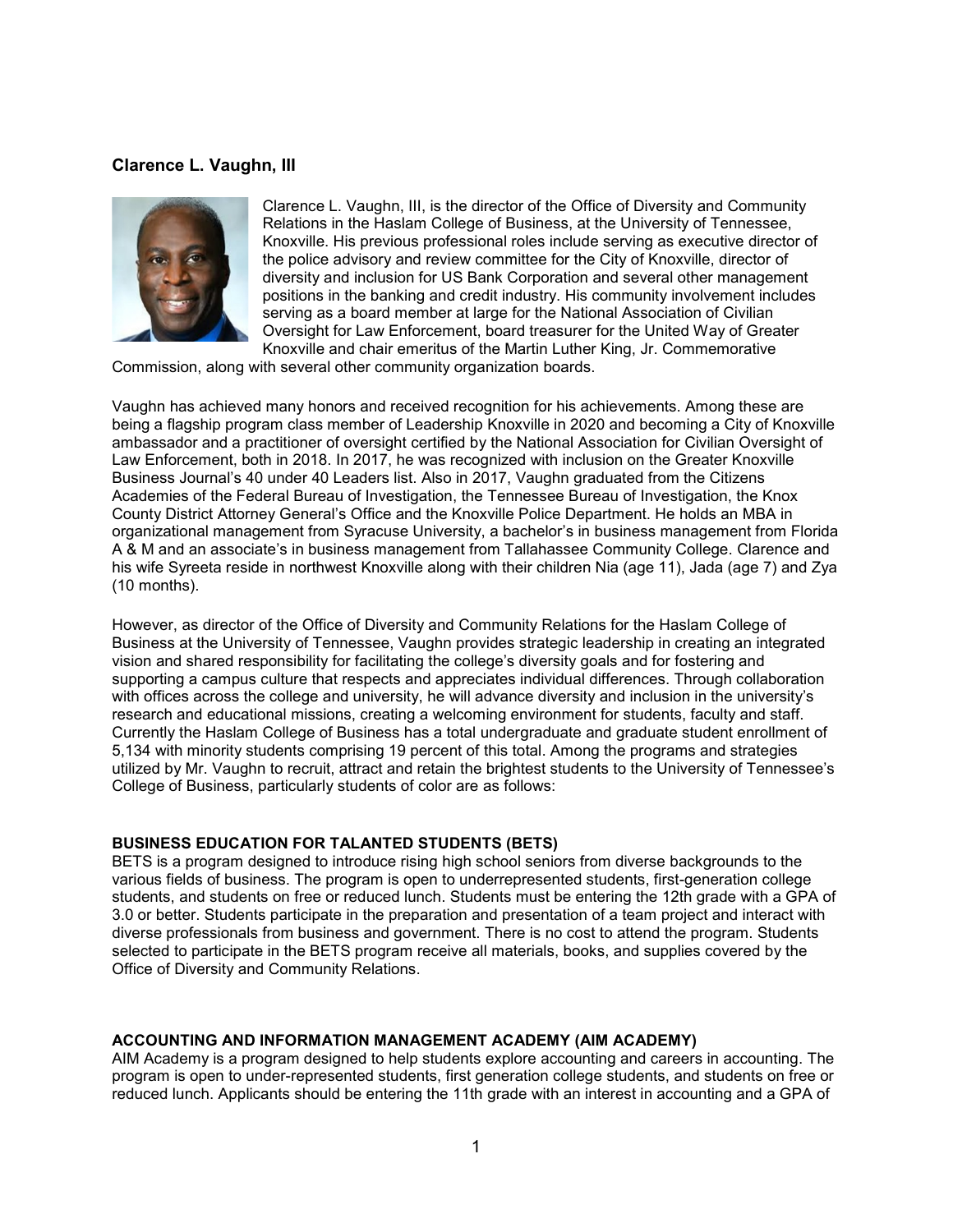3.0 or better. Participants interact with diverse professionals from business and government. There is no cost to attend the program. Students selected to participate in AIM Academy receive all program materials, books, and supplies covered by the Office of Diversity and Community Relations.

# **Women Empowered through Business (WEB Institute)**

The WEB Institute is a program designated to introduce young women from diverse backgrounds to the field of business. The program is open to all female high school sophomores. Applicants should be entering 11th grade with an interest in business and a GPA of 3.0 or better. Participants interact with diverse professionals from business and government. There is no cost to attend the program. Students selected to participate in the WEB Institute receive all program materials, books and supplies covered by the Office of Diversity and Community Relations.

### **COMMUNITY OUTREACH**

Through the Office of Diversity and Community Relations, Clarence Vaughn has forged valuable community outreach partnerships with organizations throughout the State of Tennessee to inform and promote the advantages and benefits of the Haslam College of Business, to students, parents, business and industry. Chief among the community outreach initiatives implemented by Clarence Vaughn and the Office of Diversity and Community Relations are:

### **Diversity Connections Program**

Through its Diversity Connections Program, the Haslam College of Business is teaming up with industry leaders to educate the business talent of tomorrow. Organizations that support our students through internships and project assignments find their involvement is mutually beneficial. While our students gain access to state-of-the-art technology, challenging programs, experienced faculty and need-based scholarships, corporate involvement benefits the corporations as much as it does our students. Corporations that support the Haslam College of Business are often eligible for tax deductions. They gain access to the best and brightest college students and visible recognition in the Haslam Business Building. Our corporate partners include: The Boeing Company; Dixon Hughes Goodman; Deloitte; Enterprise Holdings; EY; KPMG; McCormick & Company, Inc.; Pricewaterhouse Cooper; PepsiCo, Inc.; Scripps Networks Interactive; Caterpillar, Inc.; LBMC; • Target; Eastman Chemical. Through sustained partnerships with business and industry, the Office of Diversity & Community Relations can change the lives of deserving students.

### **Education College Access Program (ECAP)**

The Office of Diversity and Community Relations sponsors and Early College Awareness Program (ECAP), a partnership with Project Grad Knoxville, Multicultural Student Life, and the UTK Office of Undergraduate Admissions. The purpose of this program is to expose elementary school students and their parents to college. Undergraduate business students host workshops for the student and a questionand-answer session for the parents.

### **Knoxville Area Urban League (KAUL) Partnership**

The Haslam College of Business has partnered with the Knoxville Area Urban League's "National Achievers" program that targets high school students demonstrating academic strength. As a part of this initiative, students are brought to the UT campus for career workshops, exposing them to the different majors and career opportunities that can be pursued at UT. The first event was fall 2006, and future events are planned that also will draw from Urban League programs in Chattanooga, Nashville and Memphis.

### **School Partnerships**

The Office of Diversity and Community Relations has partnered with more than 20 inner-city high schools throughout the State of Tennessee to promote specific business disciplines to students desiring to learn more about business topics. Austin-East Magnet High School is included in the high schools partnering with the UT College of Business.

# **Teaching to Eliminate Negative Stereotypes through Education (T.E.N.S.E. Summit)**